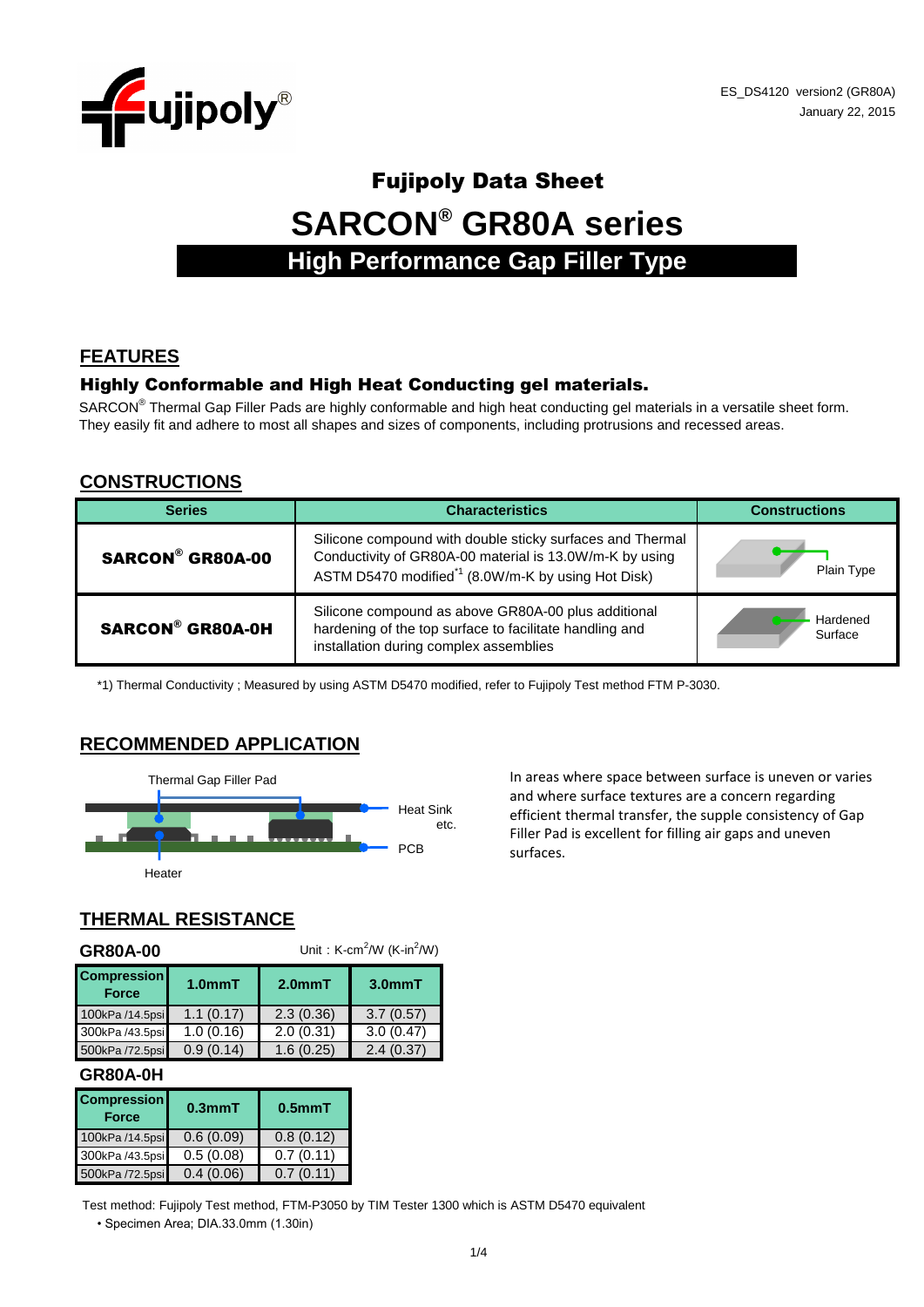# **TYPICAL PROPERTIES**

| <b>Properties</b>          |                                         | unit                                                                |                               |                         | <b>GR80A-00</b>       | <b>Test method</b>             | <b>Specimen</b> |
|----------------------------|-----------------------------------------|---------------------------------------------------------------------|-------------------------------|-------------------------|-----------------------|--------------------------------|-----------------|
| Physical                   | Color                                   |                                                                     |                               | Light Gray              |                       | <b>Visual</b>                  |                 |
| Properties                 | Specific Gravity                        |                                                                     |                               |                         | 3.3                   | ASTM D792                      | A               |
|                            | <b>Hardness</b><br><b>Highest Value</b> |                                                                     | Shore OO                      |                         | 75                    |                                | B               |
|                            | <b>Tensile Strength</b>                 | MPa (psi)                                                           |                               |                         | 0.3(43.5)             | ASTM D412                      | A               |
|                            | Elongation                              | $\%$                                                                |                               |                         | 50                    | ASTM D412                      | A               |
|                            | Tear Strength                           | N/mm (ppi)                                                          |                               |                         | 0.7(4.0)              | ASTM D624                      | A               |
| Electrical                 | <b>Volume Resistivity</b>               | Ohm-m                                                               |                               |                         | $1.0x10^{11}$         | <b>ASTM D257</b>               | $\mathsf{C}$    |
| Properties                 | Breakdown Voltage                       |                                                                     | 15 (381)<br>kV/mm (volts/mil) |                         | ASTM D149             | $\mathsf{C}$                   |                 |
|                            | Dielectric Strength                     | kV/mm (volts/mil)                                                   |                               | 8 (203)                 |                       | ASTM D149                      | $\mathsf{C}$    |
|                            |                                         |                                                                     | 50Hz                          |                         | 9.54                  |                                |                 |
| <b>Dielectric Constant</b> |                                         |                                                                     | 1kHz                          |                         | 8.82                  | ASTM D150                      | A               |
|                            |                                         |                                                                     | 1MHz                          |                         | 7.92                  |                                |                 |
|                            |                                         |                                                                     | 50Hz                          |                         | 0.063                 |                                |                 |
|                            | <b>Dissipation Factor</b>               |                                                                     | 1kHz                          |                         | 0.044                 | ASTM D150                      | $\overline{A}$  |
|                            | 1MHz<br>0.014                           |                                                                     |                               |                         |                       |                                |                 |
| Thermal                    | <b>Thermal Conductivity</b>             |                                                                     |                               |                         | 13.0<br>by ASTM D5470 | <b>ASTM D5470<sup>*1</sup></b> |                 |
| Properties                 |                                         | $W/m-K$                                                             |                               |                         | 8.0<br>by Hot Disk    | ISO/CD 22007-2                 |                 |
|                            | <b>Useful Temperature</b>               | $^{\circ}$ C ( $^{\circ}$ F)<br>$-40$ to $+150$ ( $-40$ to $+302$ ) |                               |                         |                       |                                |                 |
|                            | Low molecular<br>Siloxane               | wt%                                                                 |                               | $D_4$ to $D_{20}$ Total | 0.0010 or less        | Gas<br>Chromatography          |                 |
|                            | <b>Flame Retardant</b>                  | <b>UL94</b>                                                         |                               | $V-0$                   |                       | <b>UL 94</b>                   |                 |

• Specimen A: 2mmT Specimen B: 60mmW x 120mmL x 20mmT • Specimen C: 120mmW × 120mmL × 1mmT

\*1) Thermal Conductivity ; Measured by using ASTM D5470 modified, refer to Fujipoly Test method FTM P-3030.

| <b>GR80A-00</b>                    | Unit: $N/6.4cm2$ (psi) |                     |             |  |
|------------------------------------|------------------------|---------------------|-------------|--|
| <b>Compression</b><br><b>Ratio</b> | 1.0mmT                 | 2.0 <sub>mm</sub> T | $3.0mm$ T   |  |
| 10%                                | 82 (18.6)              | 60 (13.6)           | 49 (11.1)   |  |
| 20%                                | 229 (51.9)             | 183 (41.5)          | 163 (36.9)  |  |
| 30%                                | 468 (106.0)            | 379 (85.9)          | 318 (72.0)  |  |
| 40%                                | 698 (158.1)            | 608 (137.8)         | 535 (121.2) |  |
| 50%                                | 930 (210.7)            | 794 (179.9)         | 713 (161.5) |  |
| Sustain 50%                        | 389 (88.1)             | 319 (72.3)          | 286 (64.8)  |  |

# **COMPRESSION FORCE**

#### **GR80A-0H**

| <b>Compression</b><br><b>Ratio</b> | 0.3 <sub>mm</sub> T | 0.5 <sub>mm</sub> T |  |
|------------------------------------|---------------------|---------------------|--|
| 10%                                | 68 (15.4)           | 106 (24.0)          |  |
| 20%                                | 193 (43.7)          | 312 (70.7)          |  |
| 30%                                | 356 (80.7)          | 568 (128.7)         |  |
| 40%                                | 510 (115.5)         | 832 (188.5)         |  |
| 50%                                | 678 (153.6)         | 1145 (259.4)        |  |
| Sustain 50%                        | 660 (149.5)         | 861 (195.1)         |  |

Test method: Measured by ASTM D575-91 for reference

• Specimen Area; DIA.28.6mm (1.13in) • Platen Area; DIA. 28.6mm (1.13in) • Sustain 50%: Sustain 50% at 1 minute later

• Compression Velocity; 5.0mm/minute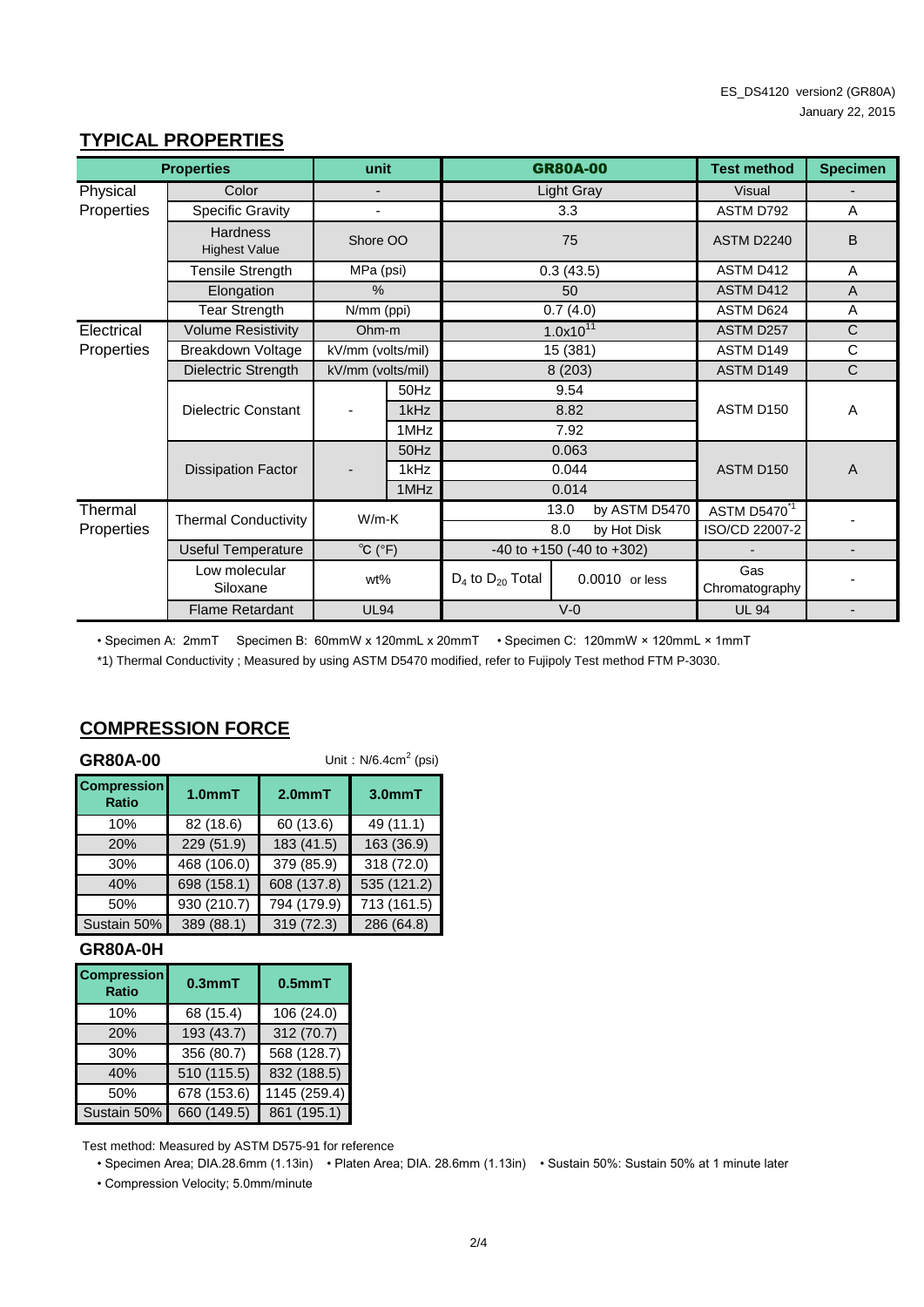#### **DURABILITY**

| <b>Test Property</b>        | <b>Unit</b>              |                 | 70°C           | 150°C                        |                                   |
|-----------------------------|--------------------------|-----------------|----------------|------------------------------|-----------------------------------|
|                             |                          | <b>Initial</b>  | After 1,000hrs | <b>Initial</b>               | After 1,000hrs                    |
| <b>Specific Gravity</b>     |                          | 3.3             | 3.3            | 3.3                          | 3.3                               |
| <b>Hardness</b>             | Shore OO                 | 75              | 72             | 75                           | 92                                |
| <b>Volume Resistivity</b>   | Ohm-m                    | $2.4x10^{11}$   | $2.8x10^{11}$  | $2.4x10^{11}$                | $1.8x10^{13}$                     |
| Breakdown Voltage           | kV/mm                    | 15              | 14             | 15                           | 20                                |
| <b>Thermal Conductivity</b> | $W/m-K$                  | 8.0             | 8.0            | 8.0                          | 8.0                               |
|                             |                          | 60°C/90%RH      |                | -40°C/30min⇔125/30min        |                                   |
| <b>Test Property</b>        | <b>Unit</b>              | <b>Initial</b>  | After 1,000hrs | <b>Initial</b>               | After 1,000hrs                    |
| <b>Specific Gravity</b>     | $\overline{\phantom{a}}$ | 3.3             | 3.3            | 3.3                          | 3.3                               |
| <b>Hardness</b>             | Shore OO                 | 75              | 80             | 75                           | 70                                |
| <b>Volume Resistivity</b>   | Ohm-m                    | $2.4x10^{11}$   | $3.7x10^{11}$  | $2.4x10^{11}$                | $1.3x10^{12}$                     |
| <b>Breakdown Voltage</b>    | kV/mm                    | 15              | 17             | 15                           | 17                                |
| <b>Thermal Conductivity</b> | $W/m-K$                  | 8.0             | 8.0            | 8.0                          | 8.0                               |
|                             |                          | $-40^{\circ}$ C |                | reduced temperature          |                                   |
| <b>Test Property</b>        | <b>Unit</b>              | <b>Initial</b>  | After 1,000hrs |                              | $-40^{\circ}$ C = $-40^{\circ}$ F |
| <b>Specific Gravity</b>     | $\overline{\phantom{0}}$ | 3.3             | 3.3            | $60^{\circ}C = 140^{\circ}F$ |                                   |
| <b>Hardness</b>             | Shore OO                 | 75              | 70             | $70^{\circ}$ C = 158°F       |                                   |
| <b>Volume Resistivity</b>   | Ohm-m                    | $2.4x10^{11}$   | $2.6x10^{11}$  |                              | $125^{\circ}C = 257^{\circ}F$     |
| Breakdown Voltage           | kV/mm                    | 15              | 15             |                              | $150^{\circ}$ C = 302°F           |
| <b>Thermal Conductivity</b> | $W/m-K$                  | 8.0             | 8.0            |                              |                                   |

•Specimen : GR80A-00 • Thermal Conductivity ; Measured by using Hot Disk.

## **TYPES AND CONFIGURATION**

| <b>Series</b>                | <b>Product Name</b>                      | <b>Thickness</b>       | <b>Sheet Size</b>         |  |  |
|------------------------------|------------------------------------------|------------------------|---------------------------|--|--|
|                              | GR80A-00-100GY                           | $1.0$ mm $\pm 0.15$ mm |                           |  |  |
|                              | GR80A-00-150GY                           | 1.5mm $\pm$ 0.20mm     | $300$ mm $\times$ 200mm   |  |  |
| SARCON <sup>®</sup> GR80A-00 | GR80A-00-200GY                           | $2.0$ mm $\pm 0.30$ mm | (Recommended Usable Size: |  |  |
|                              | GR80A-00-250GY                           | $2.5$ mm $\pm 0.30$ mm | 290mm×190mm)              |  |  |
|                              | GR80A-00-300GY                           | $3.0$ mm $\pm 0.30$ mm |                           |  |  |
| SARCON® GR80A-0H             | GR80A-0H-30GY                            | $0.3$ mm $\pm 0.06$ mm |                           |  |  |
|                              | GR80A-0H-50GY                            | $0.5$ mm $\pm 0.10$ mm |                           |  |  |
|                              | GR80A-0H-100GY                           | $1.0$ mm $\pm$ 0.15mm  | $300$ mm $\times$ 200mm   |  |  |
|                              | GR80A-0H-150GY                           | $1.5$ mm $\pm$ 0.20mm  | (Recommended Usable Size: |  |  |
|                              | GR80A-0H-200GY                           | $2.0$ mm $\pm 0.30$ mm | 290mm×190mm)              |  |  |
|                              | GR80A-0H-250GY<br>$2.5$ mm $\pm 0.30$ mm |                        |                           |  |  |
|                              | GR80A-0H-300GY                           | $3.0$ mm $\pm 0.30$ mm |                           |  |  |